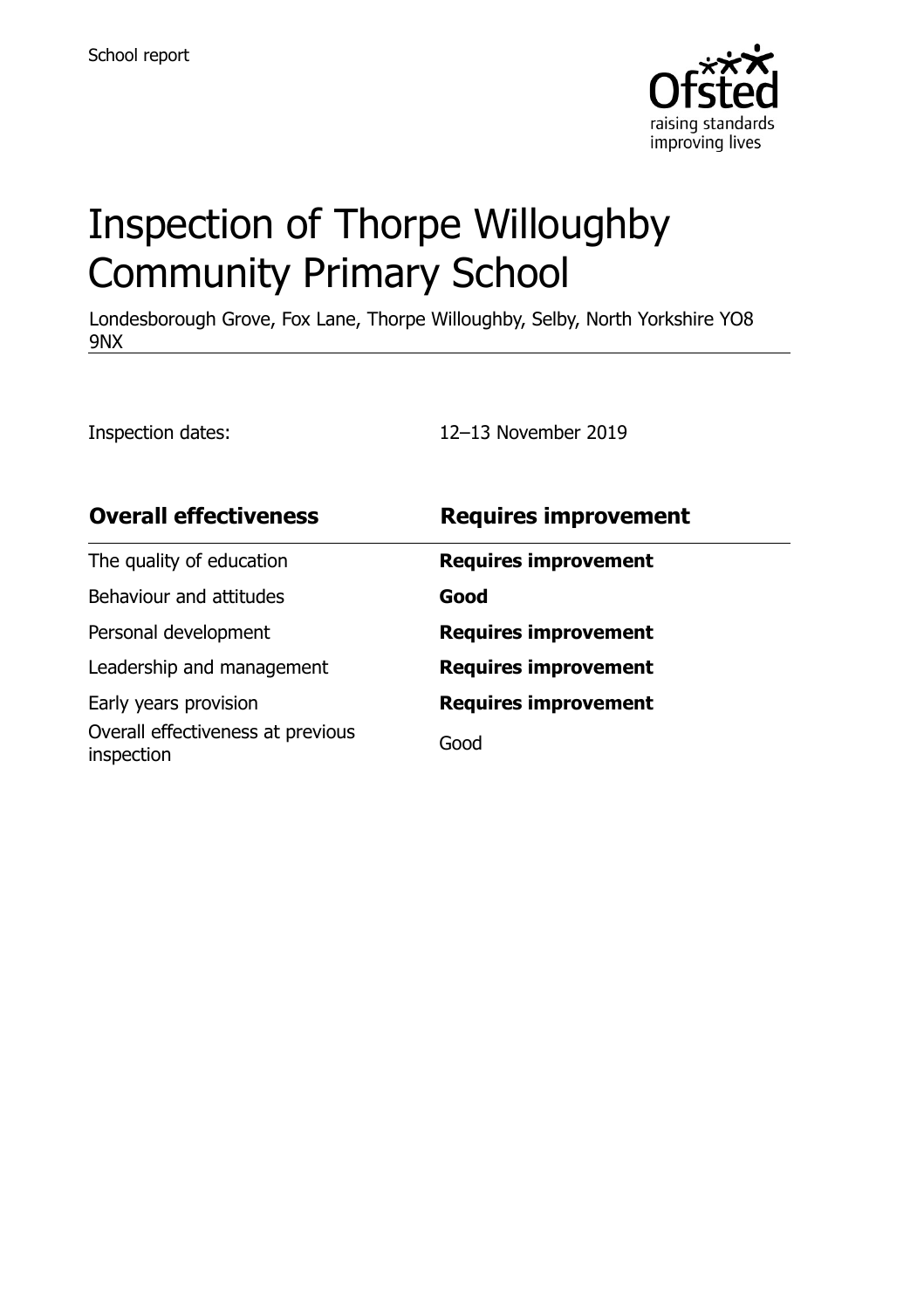

### **What is it like to attend this school?**

Thorpe Willoughby is a friendly school where pupils feel happy and safe. Pupils like coming to school and they get on well with their teachers. Attendance is getting better. Pupils enjoy taking part in practical activities. They like discussion, going on visits or having visitors in school. They say that more of their lessons are like this now.

In the past, staff expectations have been too low. Pupils have not learned as well as they could have. The new headteacher has made lots of changes. As a result, teaching is getting better. Pupils who need to catch up are getting extra help, but there is still a lot to do.

Pupils learn to share opinions because they discuss issues in the news. They vote for their school council. They would like to have more clubs to help them develop their own talents and interests.

Pupils say that there is some bullying, but staff deal with it. Some pupils do not understand the difference between bullying and falling out. Most pupils behave well all the time. They told us it is important to play and learn well together. They helped to develop the school rules and they take pride in following them.

#### **What does the school do well and what does it need to do better?**

Since the headteacher's arrival in January 2019, pupils' learning in reading, writing and mathematics has started to improve. Expectations across the school have increased. Pupils' behaviour and attendance have improved. Pupils are now eager to learn. They engage well with more challenging and focused teaching.

Leaders have made the teaching of reading a top priority. There has been significant investment in new books and training for staff. Pupils' attitudes towards reading are improving but leaders know there is more to do. Children at the early stages of learning to read now have books to help them build confidence. Teaching of phonics is improving but not all pupils are making as much progress as they should. In part, this is because children do not start phonics soon enough when they come into Reception. Older pupils love their whole-class reading sessions. They study books such as 'Street Child' and 'The Firework Maker's Daughter'. This approach is helping pupils to develop their understanding and ability to read more challenging books.

In mathematics, a coherent plan helps teachers to build pupils' knowledge and skills over time. Teachers have good subject knowledge. Pupils show good understanding when they use and apply their knowledge to solve problems.

In other subjects, there is too much variability in planning and teaching. Teachers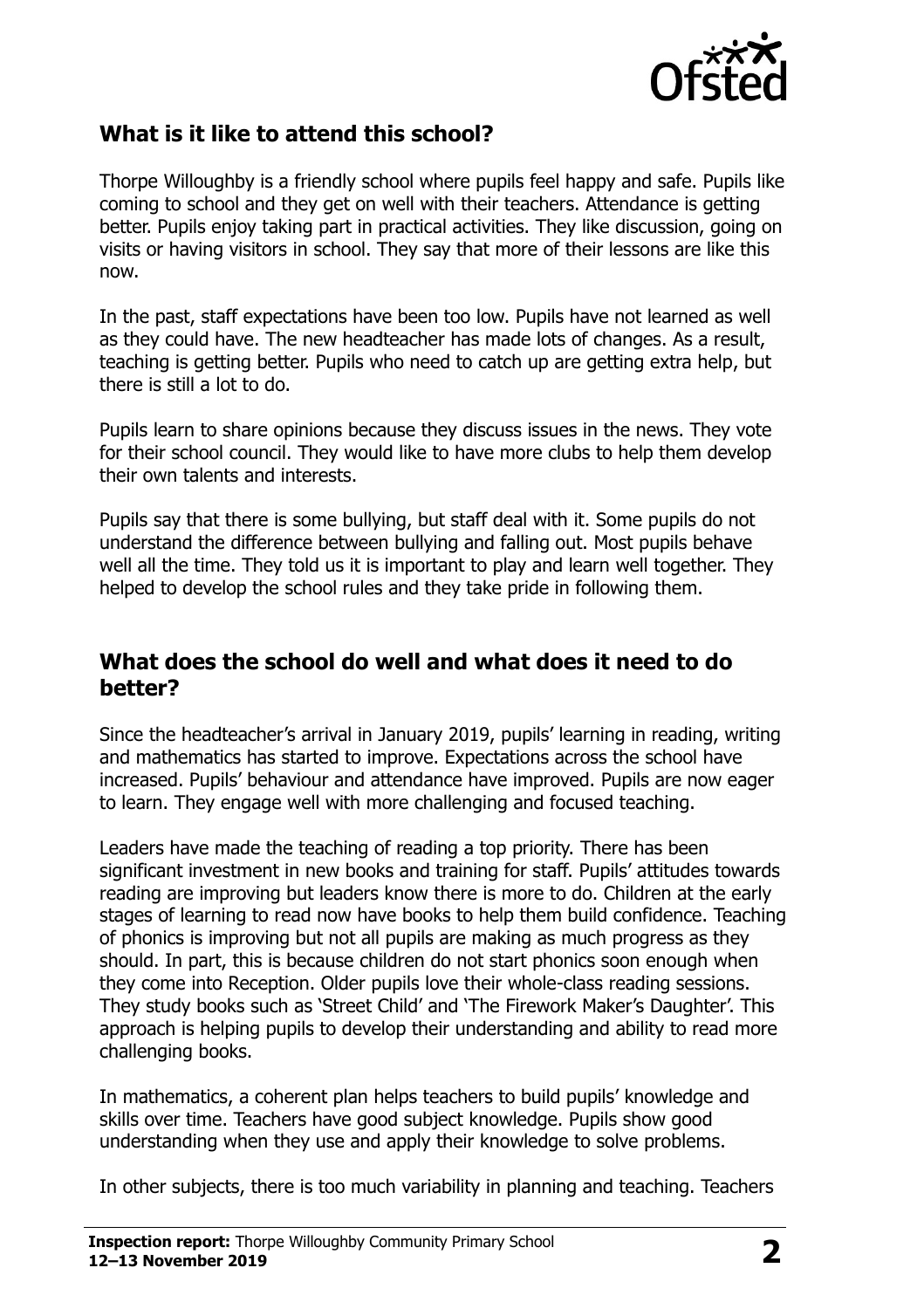

have not yet fully considered what pupils need to know and remember as they move through school. For example, pupils in Years 3 and 4 did not know what geography is. They struggled to use basic subject vocabulary, such as 'continent' or 'country'. By contrast, the physical education (PE) programme ensures that pupils build skills and knowledge over time. Year 6 pupils knew how they could apply their skills and knowledge to play a range of different games, such as rugby, football and netball.

Pupils with special educational needs and/or disabilities (SEND) are included well in the life of the school. However, they do not make the progress that they should in all subjects. Some staff do not have the skills or resources they need to support the learning of pupils with SEND. Leaders have started to provide relevant training for staff and for improving the curriculum.

Children in Reception are well looked after and behave well. They particularly enjoy learning in the recently extended outdoor area. During the inspection, they built dens and went on a number hunt. Staff support children to build their vocabulary, and they encourage them to extend their thinking. However, the early years curriculum lacks ambition and does not provide children with the opportunity to learn well in some areas. As a result, too few children secure the skills they need to make a strong start to key stage 1.

Leaders promote pupils' personal and social development well. They have developed a set of core values in consultation with staff, parents and pupils. They intend that these values will thread through all aspects of school life. This hasn't happened yet, but pupils are already beginning to recognise what it means to be resilient. Pupils now have more opportunities to take part in local sporting events and to go on visits. Year 6 pupils were enthusiastic about a recent trip to York Castle Museum. They were also fascinated to learn about the history of Barnardo's.

The headteacher has made many positive changes in her first ten months. Leaders know that there is still a lot to do. Governors have provided strong support and challenge. Leaders have enlisted the support of experts from the local authority and from local schools. These actions have led to improving teaching and assessment. As a result, pupils are starting to make better progress.

#### **Safeguarding**

The arrangements for safeguarding are effective.

Leaders have made pupils' safety their top priority. Staff and governors have been trained to a high standard. Everyone knows what to do if they are concerned about the welfare of a pupil. Leaders maintain careful records and make sure that pupils who are at risk of harm get the support they need.

Most pupils say that they feel safe in school. They trust the adults in school to help them if they are worried. They learn about staying safe online and in other situations.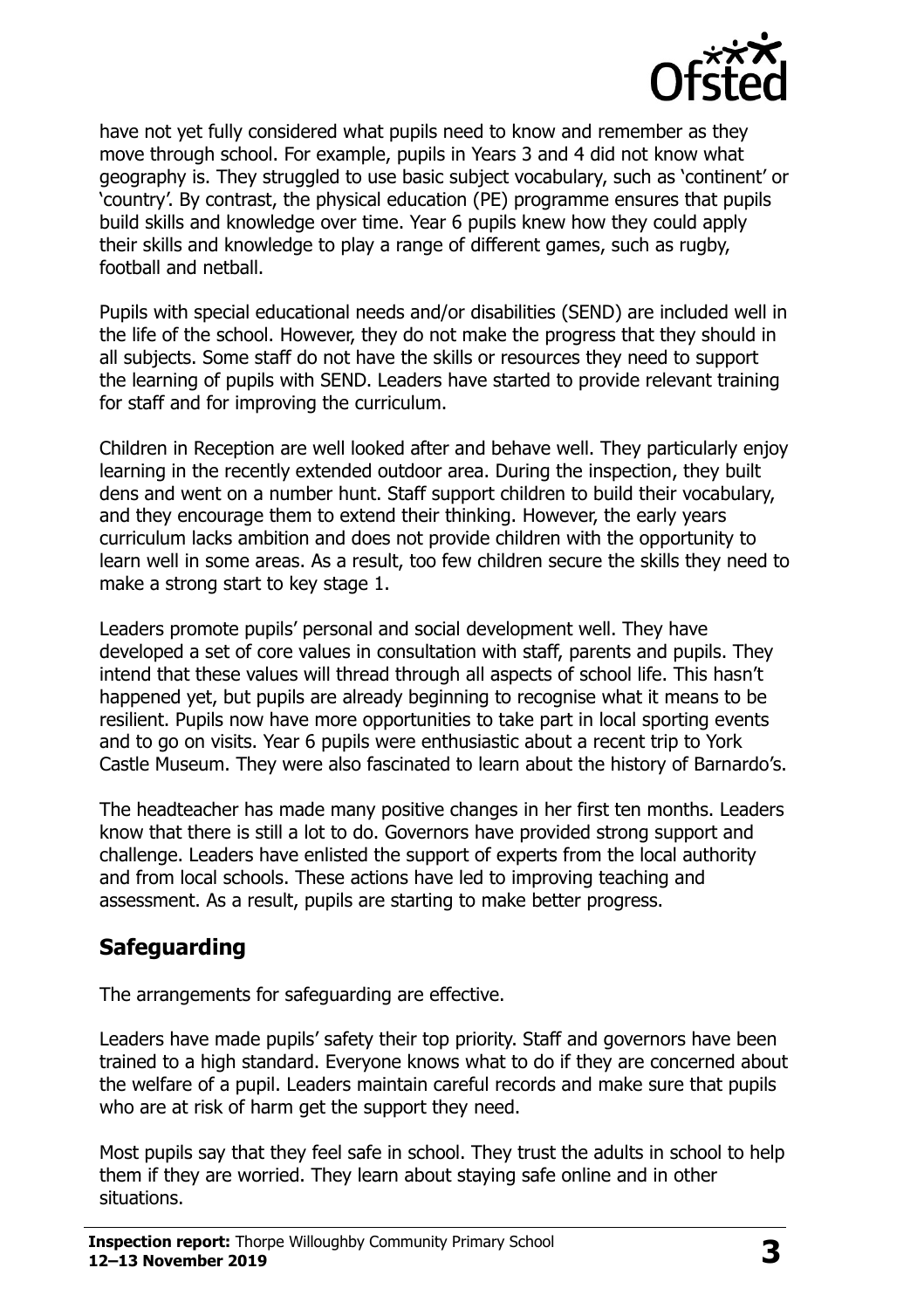

## **What does the school need to do to improve?**

## **(Information for the school and appropriate authority)**

- Leaders have taken action to improve the quality of teaching and learning, but the overall quality of education is not yet good. Pupils' experience of some aspects of the curriculum is fragmented. Leaders now need to ensure that knowledge, skills and understanding in all curriculum areas are appropriately planned and sequenced to allow pupils to build on prior learning, make connections and be ready for their next stage in education.
- The capacity of the senior leadership team has been enhanced through the secondment of a deputy headteacher from another school. This is beginning to impact on improving teaching and learning across the curriculum in years 5 and 6, but this additional capacity needs to be sustained and broadened across the whole school.
- Curriculum leadership is at an early stage of development, particularly for the foundation subject areas. Some leaders currently lack the experience, skills and knowledge to lead their subject effectively across the whole school. Senior leaders need to continue to share good practice and support the development of leadership skills so that curriculum leadership at all levels is brought up to the standard seen in mathematics.
- The provision in the early years has been developed and expanded in recent months, but this is still a work in progress. Although there is a curriculum plan in place for the early years and links to learning in Year 1 have been considered, the current approach is not ensuring that all children are making the progress that they could, given their starting points. This is particularly evident in reading and writing, and for the most able children. Leaders need to review the scope and ambition of the early years curriculum and continue to develop approaches to teaching, learning and assessment to ensure all children are ready to make a strong start in Year 1.

#### **How can I feed back my views?**

You can use [Ofsted Parent View](http://parentview.ofsted.gov.uk/) to give Ofsted your opinion on your child's school, or to find out what other parents and carers think. We use Ofsted Parent View information when deciding which schools to inspect, when to inspect them and as part of their inspection.

The Department for Education has further quidance on how to complain about a school.

If you're not happy with the inspection or the report, you can [complain to Ofsted.](http://www.gov.uk/complain-ofsted-report)

## **Further information**

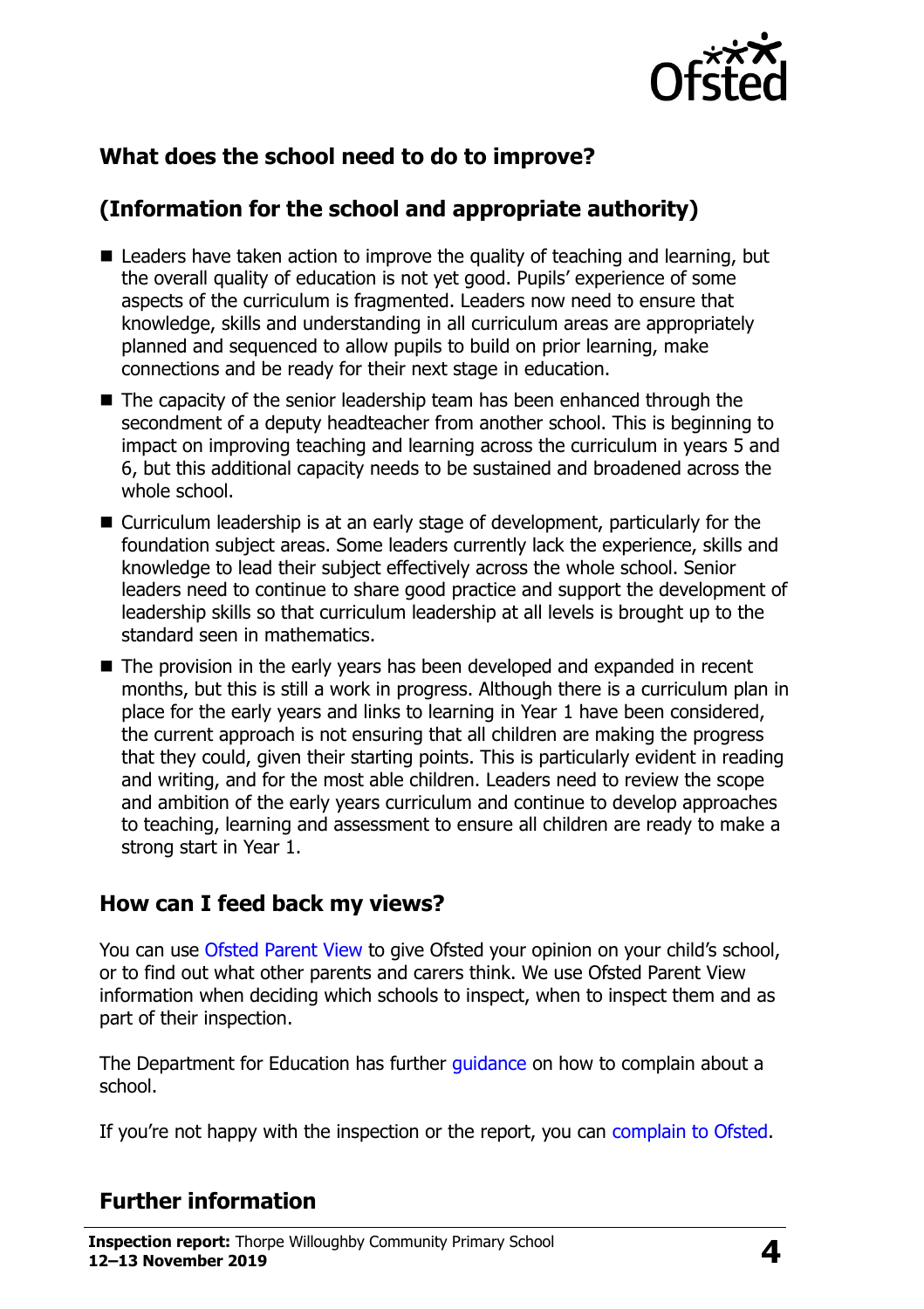

You can search for [published performance information](http://www.compare-school-performance.service.gov.uk/) about the school.

In the report, '[disadvantaged pupils](http://www.gov.uk/guidance/pupil-premium-information-for-schools-and-alternative-provision-settings)' refers to those pupils who attract government pupil premium funding: pupils claiming free school meals at any point in the last six years and pupils in care or who left care through adoption or another formal route.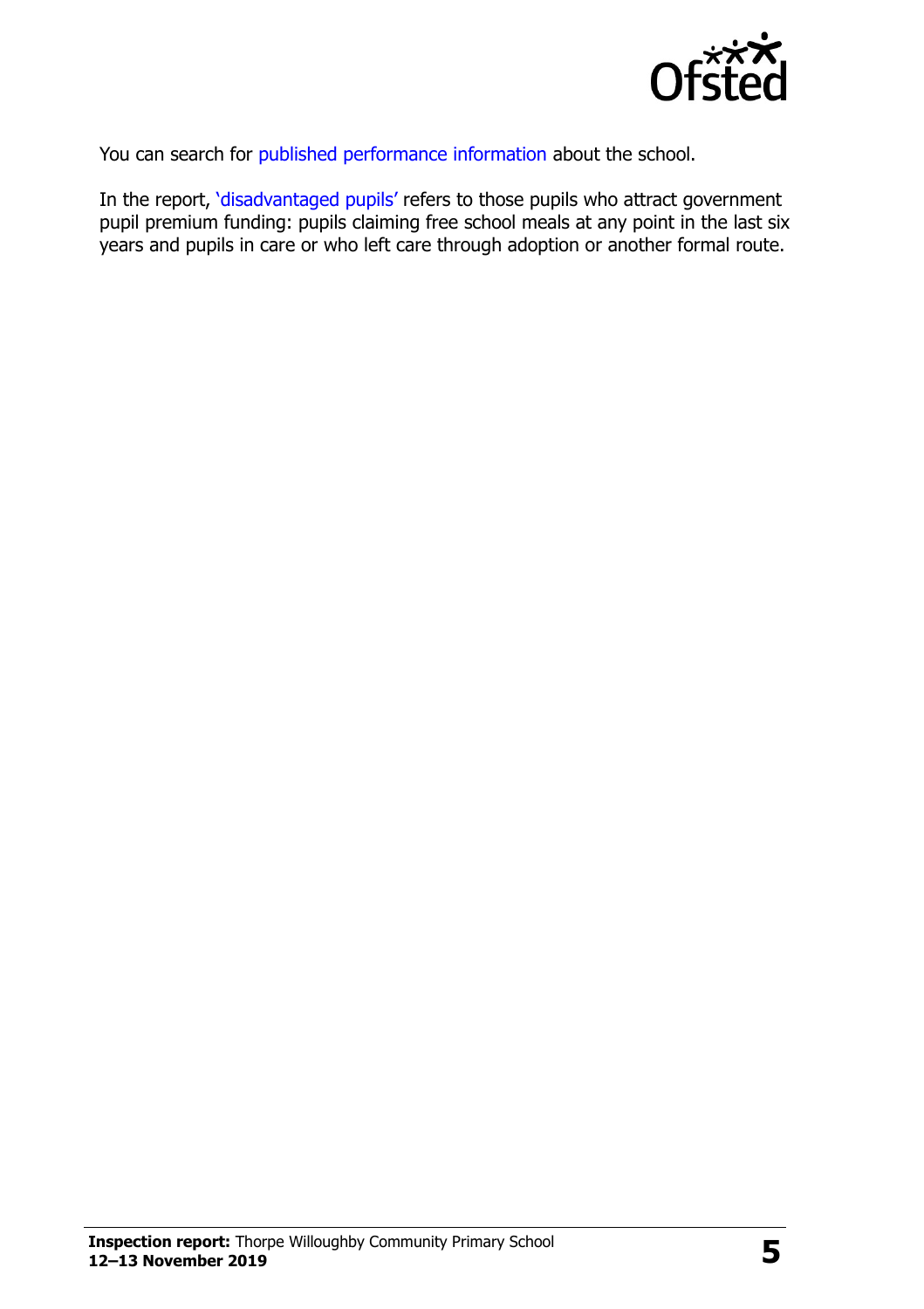

### **School details**

| Unique reference number             | 121436                              |  |
|-------------------------------------|-------------------------------------|--|
| <b>Local authority</b>              | North Yorkshire                     |  |
| <b>Inspection number</b>            | 10110682                            |  |
| <b>Type of school</b>               | Primary                             |  |
| <b>School category</b>              | Community                           |  |
| Age range of pupils                 | 4 to 11                             |  |
| <b>Gender of pupils</b>             | Mixed                               |  |
| Number of pupils on the school roll | 269                                 |  |
| <b>Appropriate authority</b>        | The governing body                  |  |
| <b>Chair of governing body</b>      | Charlotte Haines-Lyon               |  |
| <b>Headteacher</b>                  | Rachel Stanhope                     |  |
| Website                             | www.thorpewilloughby.n-yorks.sch.uk |  |
| Date of previous inspection         | 4-5 November 2015                   |  |

## **Information about this school**

- Since the school was last inspected, there has been a significant change of leadership. The new headteacher has been in post for ten months. A deputy headteacher has been seconded from another school since the beginning of September 2019.
- The school is an enhanced mainstream school for communication and interaction. Organised by the local authority, it is part of North Yorkshire's special educational needs provision for local schools, with staff providing outreach provision.
- $\blacksquare$  The proportion of pupils with SEND is below the national average, but the proportion of pupils with an education, health and care plan is above the national average.
- Most pupils are of White British heritage. A small proportion are of Roma or Gypsy heritage.
- There is a lower proportion of pupils who are disadvantaged than the national average.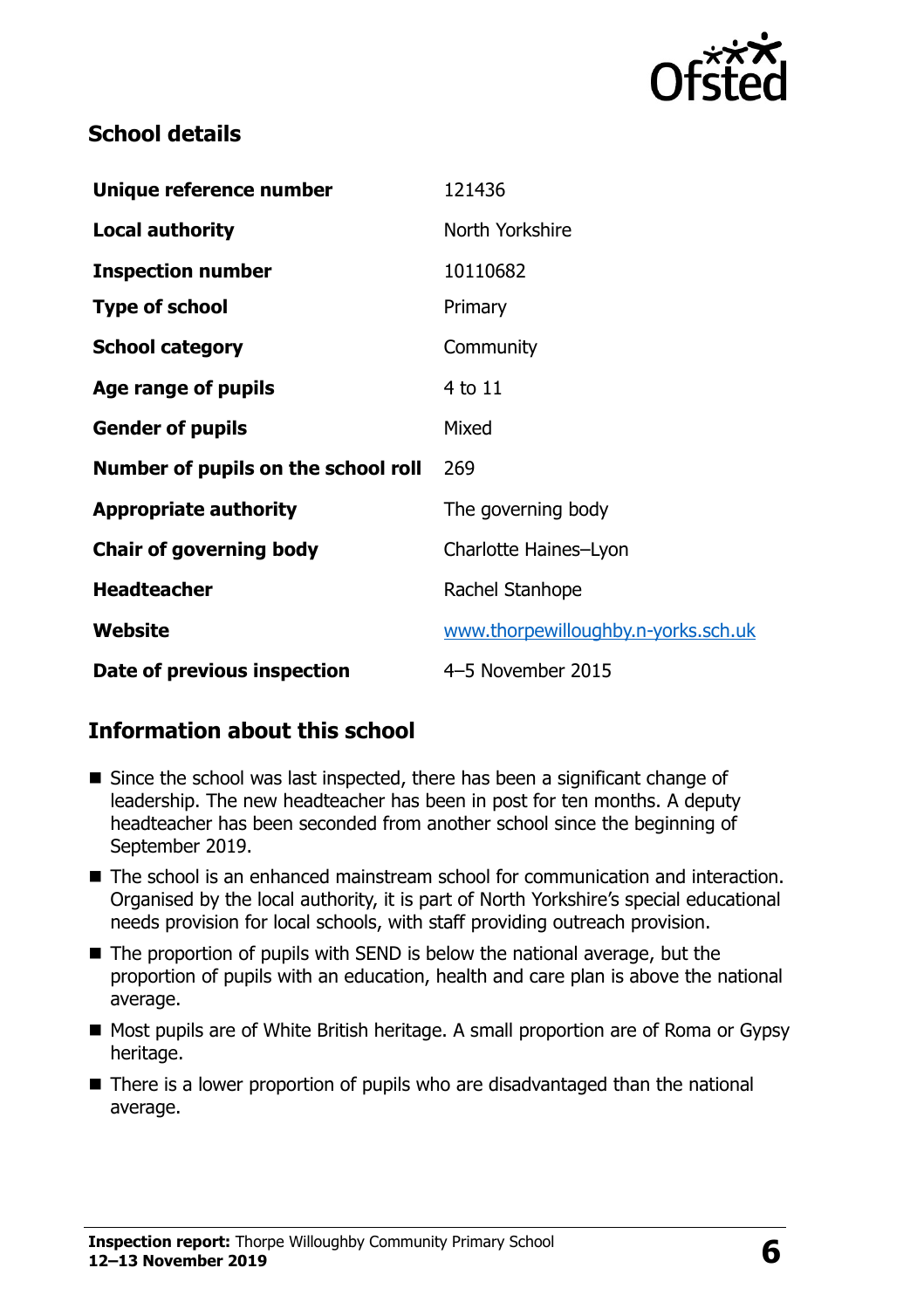

### **Information about this inspection**

We carried out this inspection under section 5 of the Education Act 2005.

- $\blacksquare$  We met with five governors, including the chair of the governing body. A meeting was also held with the school adviser from the local authority.
- We met with the headteacher and the deputy headteacher, as well as the teachers who lead reading, writing, mathematics, geography and physical education. In addition, we held meetings with the teacher who oversees provision in early years and provision for disadvantaged pupils and pupils with SEND.
- We took account of 36 text messages submitted by parents during the inspection. We considered 36 responses to Parent View, Ofsted's online survey, the school's own surveys of parents' views, and responses to the inspection questionnaires completed by 23 members of staff. We also took account of the views of 129 pupils who completed the inspection questionnaire.
- We focused deeply on reading, writing, mathematics, geography and physical education. In each subject, we met with the subject leader and teachers. We visited lessons, looked at pupils' work and talked with pupils about their learning.
- We met with pupils, teachers and other staff. We talked about safety, personal development and behaviour. We checked the school's records of the suitability of staff to work with children. We also talked with parents about matters relating to safety. We scrutinised the school's safeguarding policy and related documentation, including records relating to staff and governors' training.

#### **Inspection team**

| Gill McCleave, lead inspector | Ofsted Inspector |
|-------------------------------|------------------|
| Beverley Riddle               | Ofsted Inspector |
| <b>Suzette Garland-Grimes</b> | Ofsted Inspector |